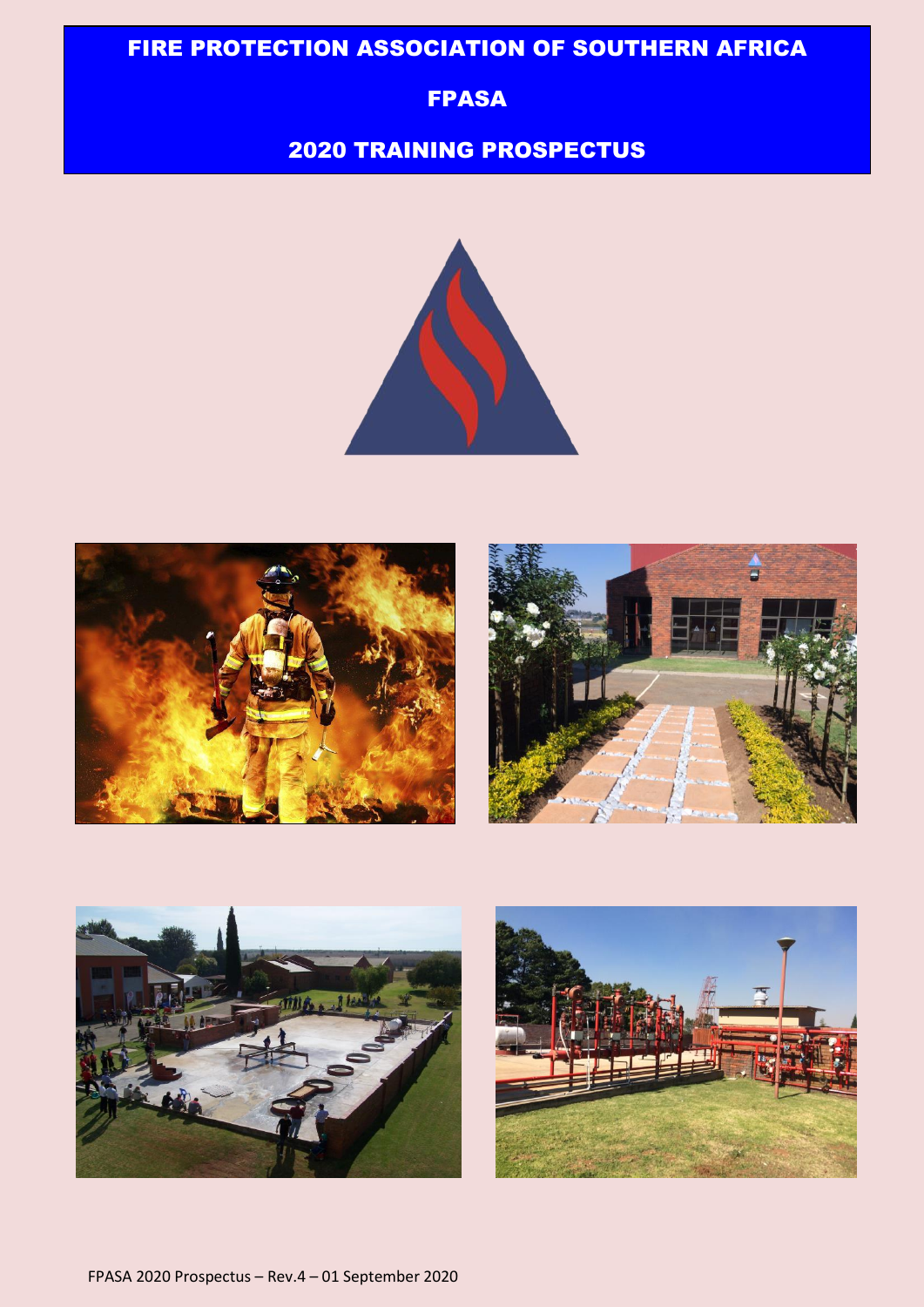### 1. About the FPASA Fire College

The Fire Protection Association of Southern Africa (FPASA) was established in 1973 to provide a specialized practical and technical training service to industry, commerce and society at large.

Over the years the Association has developed a range of membership options and technical, training and fire safety management services that are recognized for their quality, professionalism and value.

The FPASA provides education, training, information, advice and a fire consultancy service that includes insurer specific projects.

The Fire College is a professional training centre dedicated to assist in the reduction of life and property losses in the Southern African region. It provides training on request to its members and non-members alike and in addition provides standard training programmes to suit the broad spectrum of industrial and commercial requirements.

The Association's training facility has been operational since 1978, and we pride ourselves on the fact that it has been a totally open training facility regardless of race or gender since that time. In fact when the new FPASA Fire College was built in the late 1980's, it was designed to accommodate the needs of disabled persons and wheelchairs.

The FPA Fire College operates from purpose-built premises in Boksburg consisting of;

- An administration block accommodating the main reception area, a fire safety library, board room with fire museum/memorabilia display facilities and offices;
- A college building with three lecture rooms, an auditorium, fire museum/memorabilia display area, kitchen, offices, ablutions, and an outside entertainment area and includes comfort and catering facilities;
- A fire house area that includes technical workshops and indoor burn rooms;
- A large outdoor practical fire facility including fire installation demonstration rigs, small fire props, drill tower and a lawned hose drill area.

#### **2. CONTACT DETAILS**

**Fire Protection Association of Southern Africa**

**105 Springbok Road, Bartlett, Boksburg**

**Telephone: 011 397 1618/9**

- **Bookings: [college@fpasa.co.za](mailto:college@fpasa.co.za) OR [support@fpasa.co.za](mailto:support@fpasa.co.za)**
- **Fire Statistics/ Technical enquiries: [library@fpasa.co.za](mailto:library@fpasa.co.za)**
- **Finance: [accounts@fpasa.co.za](mailto:accounts@fpasa.co.za)**
- **Complaints: [neo@fpasa.co.za](mailto:neo@fpasa.co.za) OR [compliance@fpasa.co.za](mailto:compliance@fpasa.co.za)**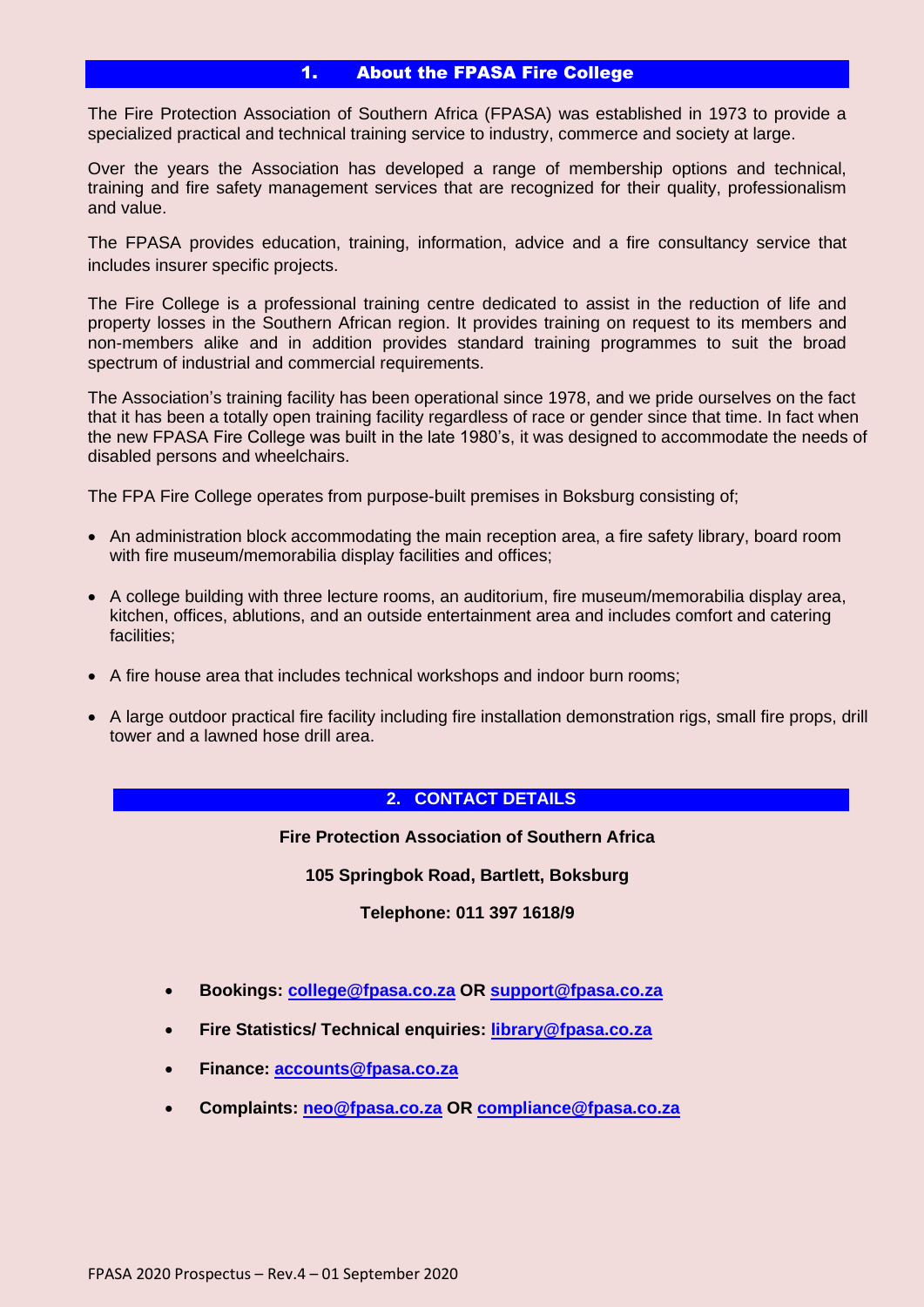# **3. FPASA Training Schedule: 2020**

| <b>Basic Fire Fighting</b> |                   |
|----------------------------|-------------------|
| 16 January 2020            | 16 July 2020      |
| 05 March 2020              | 03 September 2020 |
| 07 May 2020                | 05 November 2020  |

| <b>Fire Fighting &amp; Evacuation</b> |                   |  |
|---------------------------------------|-------------------|--|
| 15 January 2020                       | 15 July 2020      |  |
| 05 February 2020                      | 20 August 2020    |  |
| 04 March 2020                         | 02 September 2020 |  |
| 01 April 2020                         | 07 October 2020   |  |
| 06 May 2020                           | 04 November 2020  |  |
| 10 June 2020                          | 02 December 2020  |  |

| <b>Workplace Fire Fighting &amp; Evacuation</b>                   |                                |  |
|-------------------------------------------------------------------|--------------------------------|--|
|                                                                   |                                |  |
| <b>Breathing Apparatus (Optional add-on or standalone course)</b> |                                |  |
|                                                                   |                                |  |
| <b>Grass Fire Fighting (Optional add-on or standalone course)</b> |                                |  |
| 24 - 27 February 2020                                             | 24 - 27 August 2020            |  |
| $20 - 23$ April 2020                                              | 26 - 29 October 2020           |  |
| 29 June - 02 July 2020                                            | 30 November - 03 December 2020 |  |

| <b>Fire Risk Assessment &amp; Prevention Strategies (On-line)</b> |                        |
|-------------------------------------------------------------------|------------------------|
| $17 - 21$ February 2020                                           | 14 – 18 September 2020 |
| $11 - 15$ May 2020                                                | 19 – 23 October 2020   |
| 06 - 10 July 2020                                                 | 07 - 11 December 2020  |

| <b>Advanced Fire Prevention (On-line)</b>        |  |
|--------------------------------------------------|--|
| 23 - 27 March 2020 & 30 March - 03 April 2020    |  |
| 20 - 24 July 2020 & 27 - 31 July 2020            |  |
| 28 September – 02 October & 05 – 09 October 2020 |  |

| <b>Fire Appliance Reconditioning</b> |                        |  |
|--------------------------------------|------------------------|--|
| $10 - 14$ February 2020              | $03 - 07$ August 2020  |  |
| 09 - 13 March 2020                   | 07 - 11 September 2020 |  |
| 20 - 24 April 2020                   | 12 - 16 October 2020   |  |
| $18 - 22$ May 2020                   | 09 - 13 November 2020  |  |
| 22 - 26 June 2020                    | 07-11 December 2020    |  |
| 06 - 10 July 2020                    |                        |  |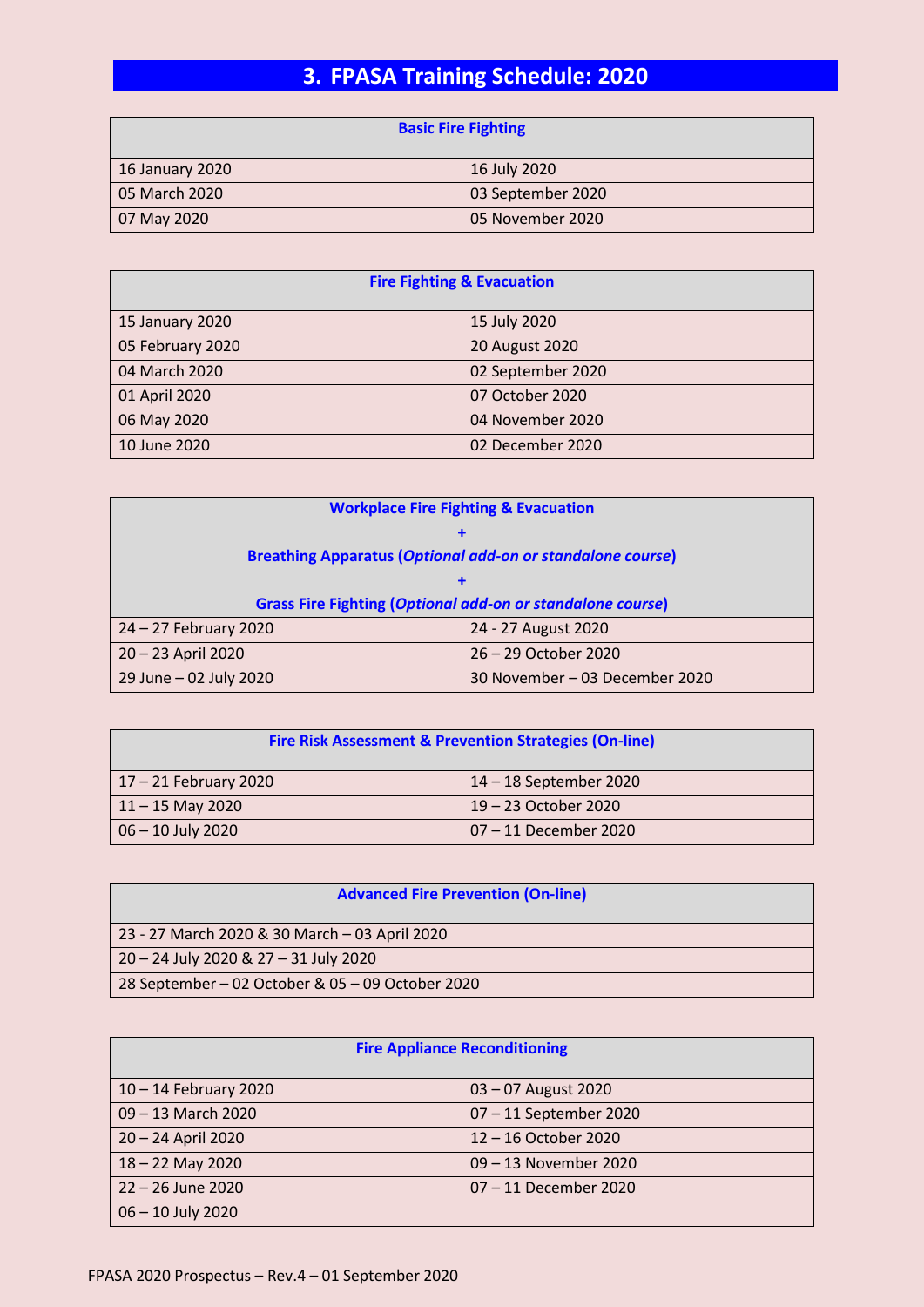| Plan Appraisal: A detailed analysis of SANS 10400 - Parts A, T & W (On-line) |                           |
|------------------------------------------------------------------------------|---------------------------|
| 24 – 28 February 2020                                                        | $ 07 - 11$ September 2020 |
| $08 - 12$ June 2020                                                          |                           |

| <b>CFPA Principles in Fire Safety Engineering (On-line)</b> |                       |  |
|-------------------------------------------------------------|-----------------------|--|
| 16 – 20 March 2020                                          | 23 – 27 November 2020 |  |

| <b>Fundamentals of Fire Investigation</b> |                      |  |
|-------------------------------------------|----------------------|--|
| 02 – 06 March 2020                        | 20 – 24 July 2020    |  |
| $25 - 29$ May 2020                        | 12 – 16 October 2020 |  |

|                         | <b>Advanced Fire Investigation Techniques</b> |
|-------------------------|-----------------------------------------------|
| $16 - 19$ November 2020 |                                               |

| <b>Sprinkler Pumps: Inspection and Testing</b> |                     |                       |
|------------------------------------------------|---------------------|-----------------------|
| 13 – 15 July 2020                              | 17 – 19 August 2020 | 02 - 04 November 2020 |

|                     | <b>Bylaws (On-line)</b> |
|---------------------|-------------------------|
| l 22 – 25 June 2020 | 09 - 12 November 2020   |

| <b>CFPA Europe Fire Safety - Technical Cycle Exam (Diploma)</b> |  |                  |
|-----------------------------------------------------------------|--|------------------|
| 09 June 2020                                                    |  | 03 November 2020 |

|  | <b>Insurer Fire Impact Reduction Strategy (InFIReS) Seminar</b> |
|--|-----------------------------------------------------------------|
|  |                                                                 |

Postponed to 2020

## **Diploma's on offer:**

### **1. CFPA Europe Fire Safety – Technical Cycle & Management Cycle**

### **Reservations:**

**Bookings: [college@fpasa.co.za](mailto:college@fpasa.co.za) OR [support@fpasa.co.za](mailto:support@fpasa.co.za) O[R marketing@fpasa.co.za](mailto:marketing@fpasa.co.za)**

**Telephone: 011 397 1618/9**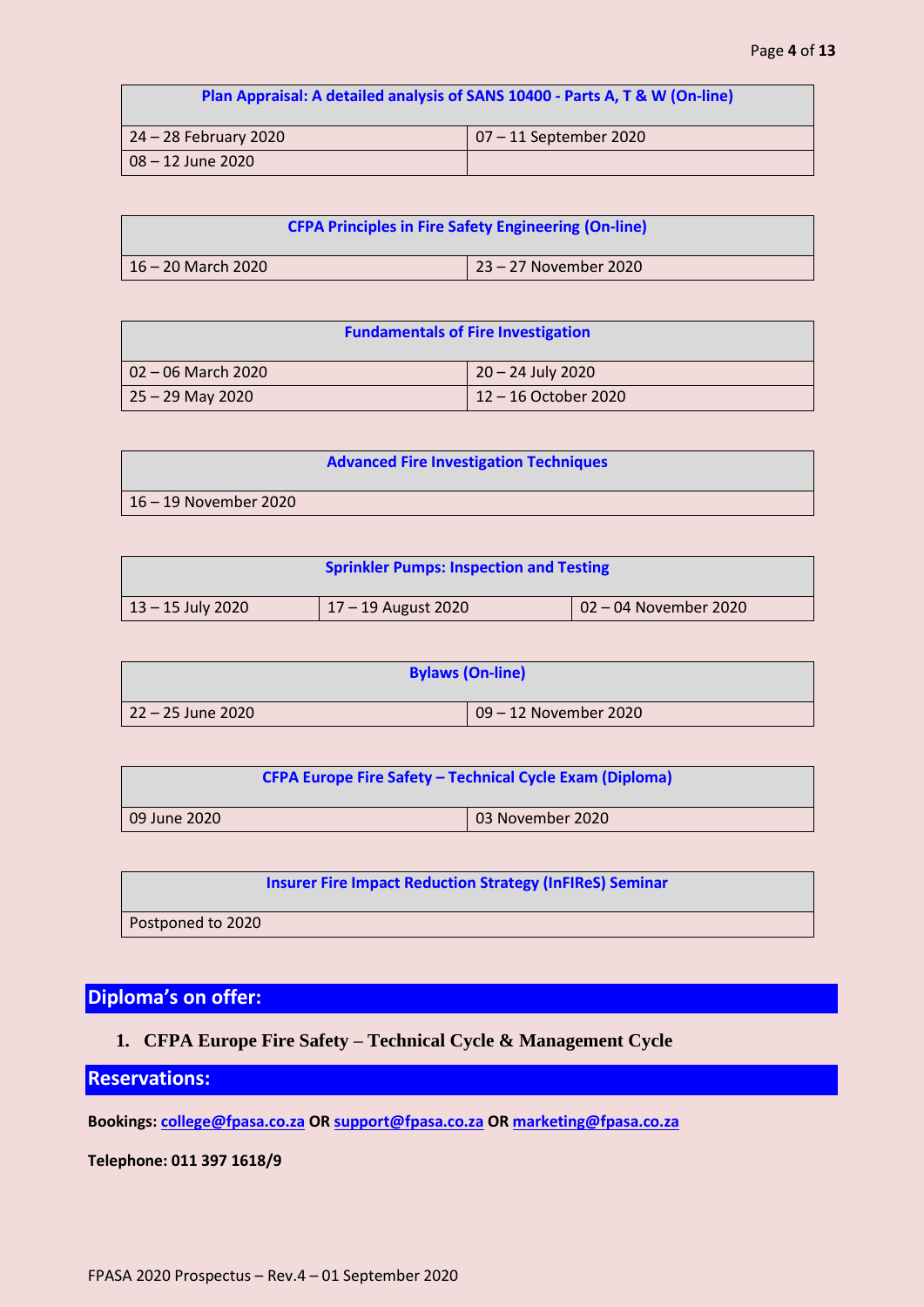## **Technical Team Support:**

**[coo@fpasa.co.za:](mailto:coo@fpasa.co.za) Lloyd Phetlhu**

**[peter@fpasa.co.za:](mailto:peter@fpasa.co.za) Peter Mdawe**

**[kashan@fpasa.co.za:](mailto:kashan@fpasa.co.za) Kashan Singh** 

**[herman@fpasa.co.za:](mailto:herman@fpasa.co.za) Herman Lombard**

**[sophie@fpasa.co.za:](mailto:sophie@fpasa.co.za) Sophie Kolobe**

**[kyle@fpasa.co.za:](mailto:kyle@fpasa.co.za) Kyle Jordaan**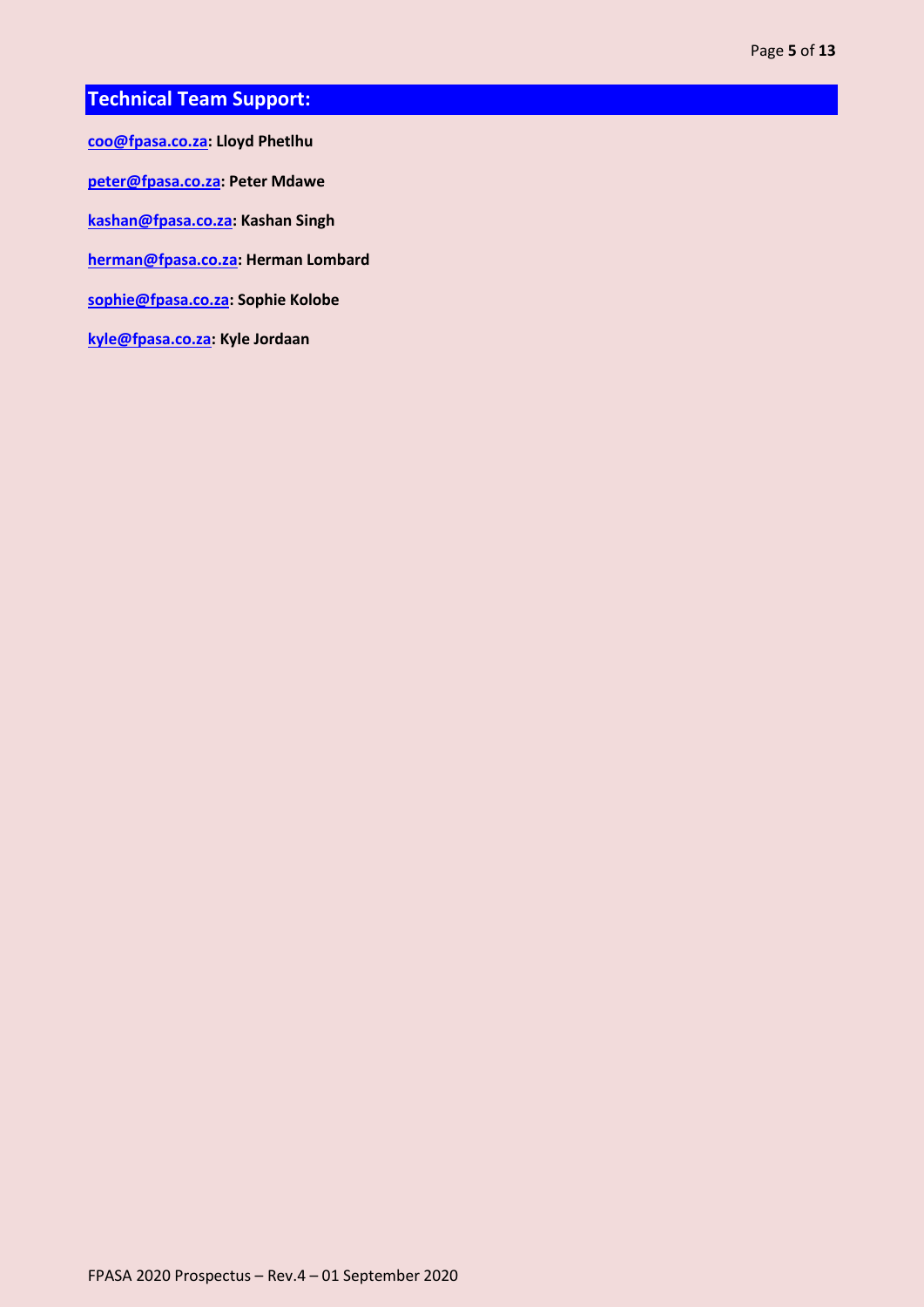### **4. Course Accreditation and Approval**

❖ The FPASA Fire College is an **LGSETA accredited training centre** - **Accreditation Number: LG 177P**

The following courses carry full LGSETA accreditation status:

- Fire Fighting & Evacuation Module
- Workplace Fire Fighting
- Breathing Apparatus, both Operators, Donning and Starting-up
- Fire Appliance Reconditioning
- Advanced Fire Prevention
- Fire Risk Assessment & Prevention Strategies

#### ❖ **Fundamentals of Fire Investigation** course:

Academic exemption for the IFE Member examination Paper 8;

Carries educational points for International Association of Arson Investigators (IAAI) Certified Fire Investigator registration;

IFE-UK CPD points.

#### ❖ **Fire Appliance Reconditioning** course:

South African Qualification & Certification Committee (SAQCC) accredited;

SABS 1475 full accreditation.

❖ **Principles of Fire Safety Engineering** and the CFPA Diploma, **CFPA Europe Fire Safety – Technical Cycle** carry full CFPA accreditation (Europe Confederation of Fire Protection Associations)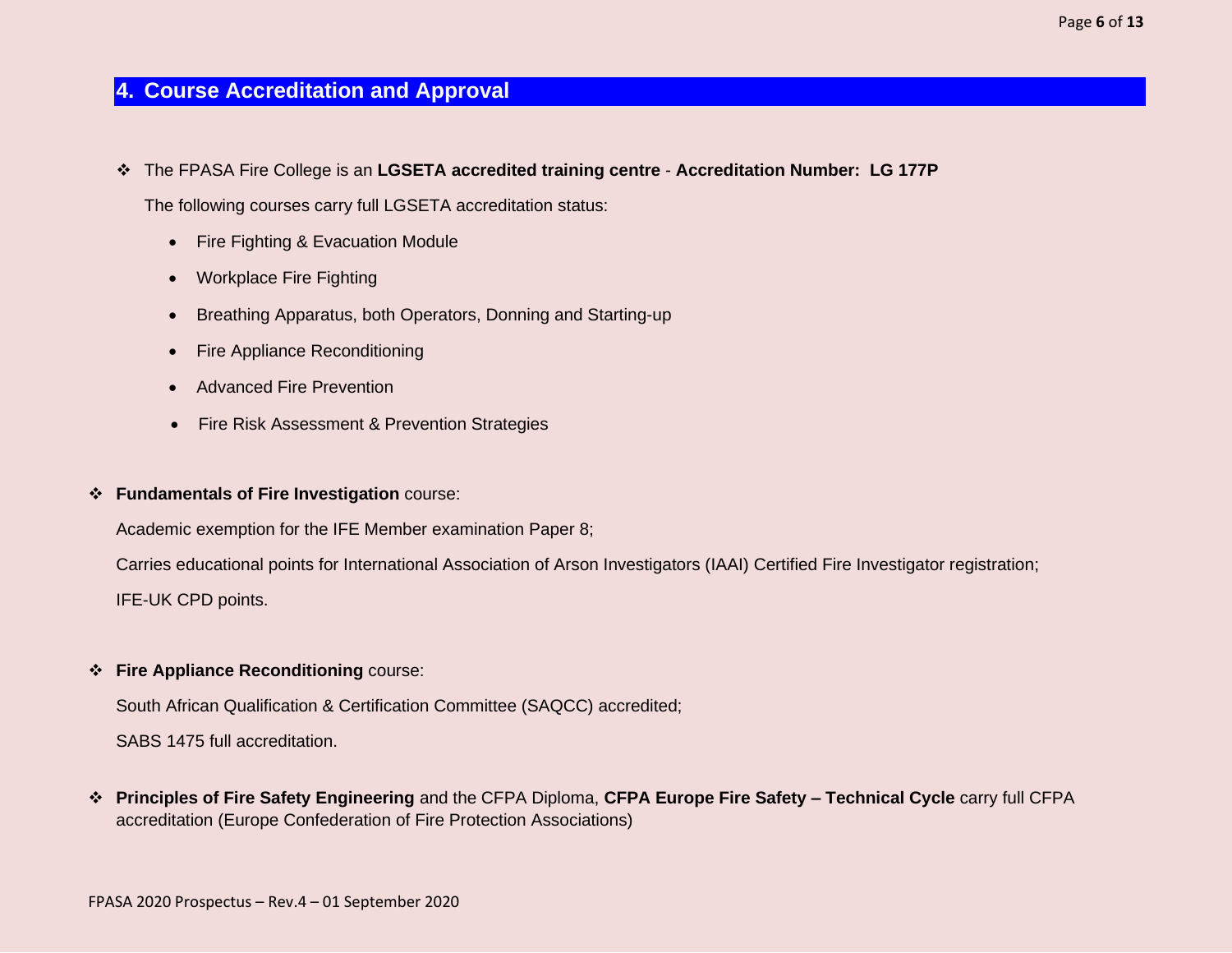- ❖ **Insurance Institute of South Africa** CPD points for the following courses:
	- Fire-Fighting & Evacuation Module
	- Workplace Fire-Fighting 1
	- Fire Risk Assessment & Prevention Strategies
	- Advanced Fire Prevention
	- Fundamentals of Fire Investigation
	- Advanced Fire Investigation Techniques
	- CFPA Principles in Fire Safety Engineering
	- Plan Appraisals: A detailed analysis of SANS 10400 Parts A, T & W
	- Bylaws
	- Sprinkler Pumps: Inspection & Testing
	- InFIReS Seminar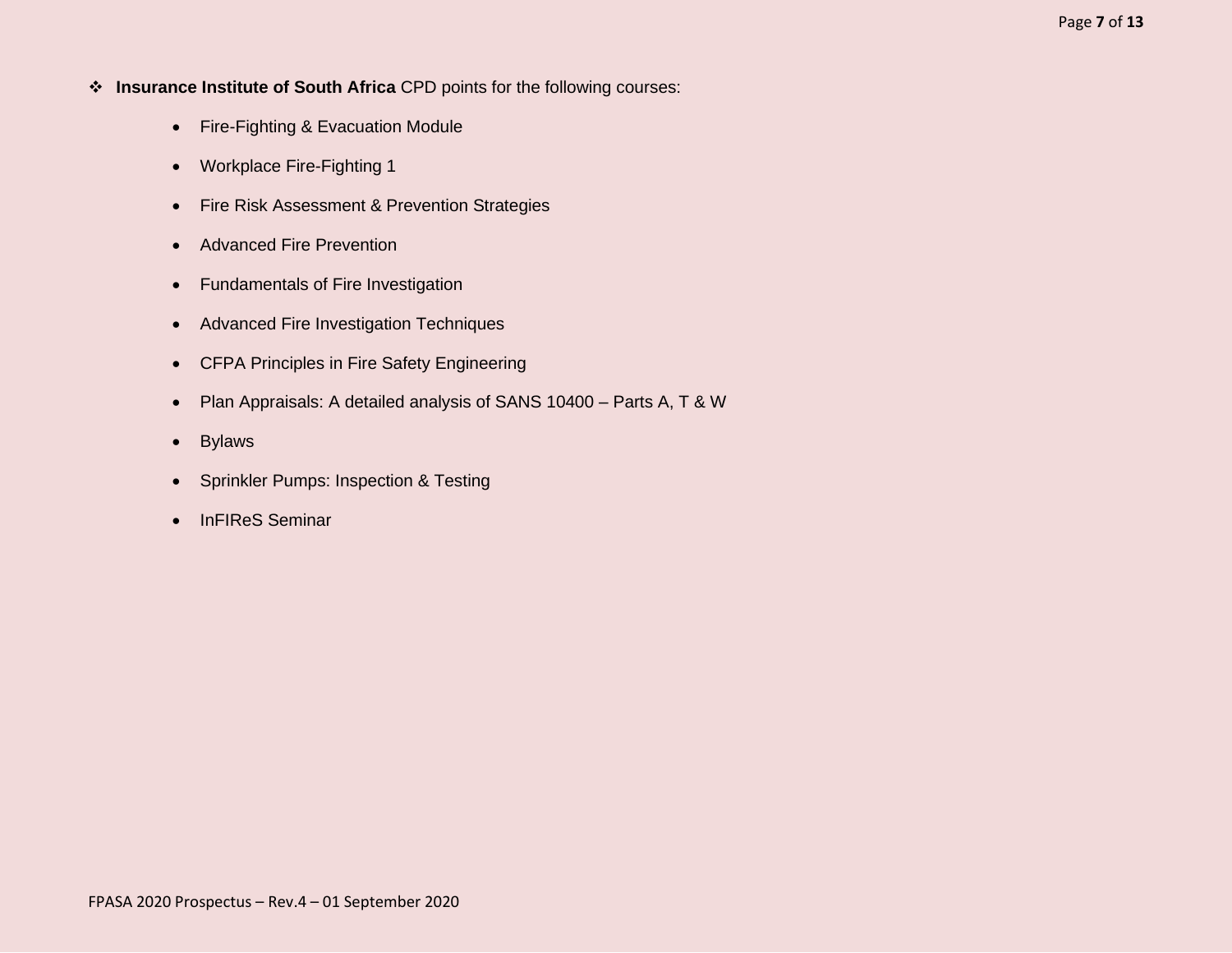# **5. Course Descriptions**

| <b>Course Title</b>                                                                                               | <b>Duration</b>                      | <b>Validity</b> | <b>Summary of Content</b>                                                                                                                                                                                                                                                                                                                                                                                                                                       | <b>Target Population &amp; Suitability</b>                                                                                                                                                                      |
|-------------------------------------------------------------------------------------------------------------------|--------------------------------------|-----------------|-----------------------------------------------------------------------------------------------------------------------------------------------------------------------------------------------------------------------------------------------------------------------------------------------------------------------------------------------------------------------------------------------------------------------------------------------------------------|-----------------------------------------------------------------------------------------------------------------------------------------------------------------------------------------------------------------|
| 1. Basic Fire Fighting Module                                                                                     | $\frac{1}{2}$ Day                    | 1 Year          | The basic theory of fire, methods of extinguishment, components,<br>operations and practical use of fire extinguishers and hose reels.                                                                                                                                                                                                                                                                                                                          | Employees expected to use extinguishers and hose reels in<br>the workplace. Suitable annual continuation or refresher<br>training for persons who have attended the Fire Fighting &<br><b>Evacuation Module</b> |
| 2. Fire Fighting &<br><b>Evacuation Module</b>                                                                    | 1 Day                                | 2 Years         | Basic theory & practical exercises for the use of portable fire<br>extinguishers & hose-reels on incipient stage fires. Duties and<br>responsibilities of fire marshals during an emergency. Practical<br>evacuation exercise.                                                                                                                                                                                                                                  | Designated employees, Fire Marshals / Wardens from<br>commerce institutions. Suitable for initial & refresher<br>training at this level.                                                                        |
| 3. Grass Fire-fighting Module                                                                                     | 1 Day                                | 2 Years         | An introduction to the procedures and equipment for dealing with grass<br>fires.                                                                                                                                                                                                                                                                                                                                                                                | Employees in the agricultural sector who would be required<br>to attend to vegetation fires.                                                                                                                    |
| 4. AVFIRE - Flight Crew<br>Fire-training. Reg. No.<br>CAA/0142.                                                   | 5 Hrs                                | 3 Years         | A programme for learners who may encounter in-flight fire emergencies,<br>whilst conducting their duties on an aircraft.                                                                                                                                                                                                                                                                                                                                        | Flight deck crew, cabin crew and loadmasters as part of<br>their initial and recurrent emergency procedure training.                                                                                            |
| 5. SAQCC Assessment                                                                                               | 1 Day                                | N/A             | An assessment session only.                                                                                                                                                                                                                                                                                                                                                                                                                                     |                                                                                                                                                                                                                 |
| 6. Fire Appliance Reconditioning                                                                                  | 5 Days                               | N/A             | A course designed to provide Learners with a working knowledge of the<br>correct measures to be taken to restore an extinguisher or hose-reel to<br>full operational readiness.                                                                                                                                                                                                                                                                                 | Persons involved in the maintenance of portable fire<br>extinguishers and hose-reels. Suitable for initial training.                                                                                            |
| 7. Breathing Apparatus -<br>Donning & Start-Up.                                                                   | 2 Days                               | 2 Years         | Components of compressed air type sets & donning and start-up.<br>Personnel expected to wear breathing apparatus in irrespirable<br>atmospheres for protracted periods or where visibility is limited such as<br>during fire-fighting operations, should attend BA. Operator's course.                                                                                                                                                                          | People from commerce and industry who are expected to<br>don and start up BA in order to escape from an irrespirable<br>atmosphere. Suitable for initial and refresher training.                                |
| 8. Breathing Apparatus -<br><b>Operators</b>                                                                      | 3 Days                               | 2 Years         | A full programme for Learners who may be expected to wear breathing<br>apparatus in an emergency where irrespirable atmospheres and limited<br>visibility will be encountered.                                                                                                                                                                                                                                                                                  | Fire Team and Occupational fire brigade members.<br>Suitable for initial and refresher training.                                                                                                                |
| 9. Workplace Fire-fighting I                                                                                      | 3 Days<br>Including<br>$BA - 4$ Days | 3 Years         | A programme covering practical fire-fighting for incipient stage/small<br>fires including the use of extinguishers, foam equipment, large diameter<br>hose and BA if required.                                                                                                                                                                                                                                                                                  | Initial and refresher training for Fire Team Members.                                                                                                                                                           |
| 10. Fire Risk Assessment &<br><b>Prevention Strategies</b><br>(Previously Fire Prevention<br>& Safety Strategies) | 5 Days                               | 5 Years         | Content fully revised in 2011 and reviewed in 2016, now covers Fire<br>Risk Assessment Methodologies, the theory of fire, legislation,<br>components/operation/use of extinguishers, flammable liquids and<br>gases, hot work, fire hazards of electrical equipment/installations,<br>components/operation/site control of sprinklers and automatic fire<br>detection systems, the organization and management of fire teams and<br>occupational fire brigades. | Fire, Safety, loss control and security personnel. Suitable<br>for initial & refresher training.                                                                                                                |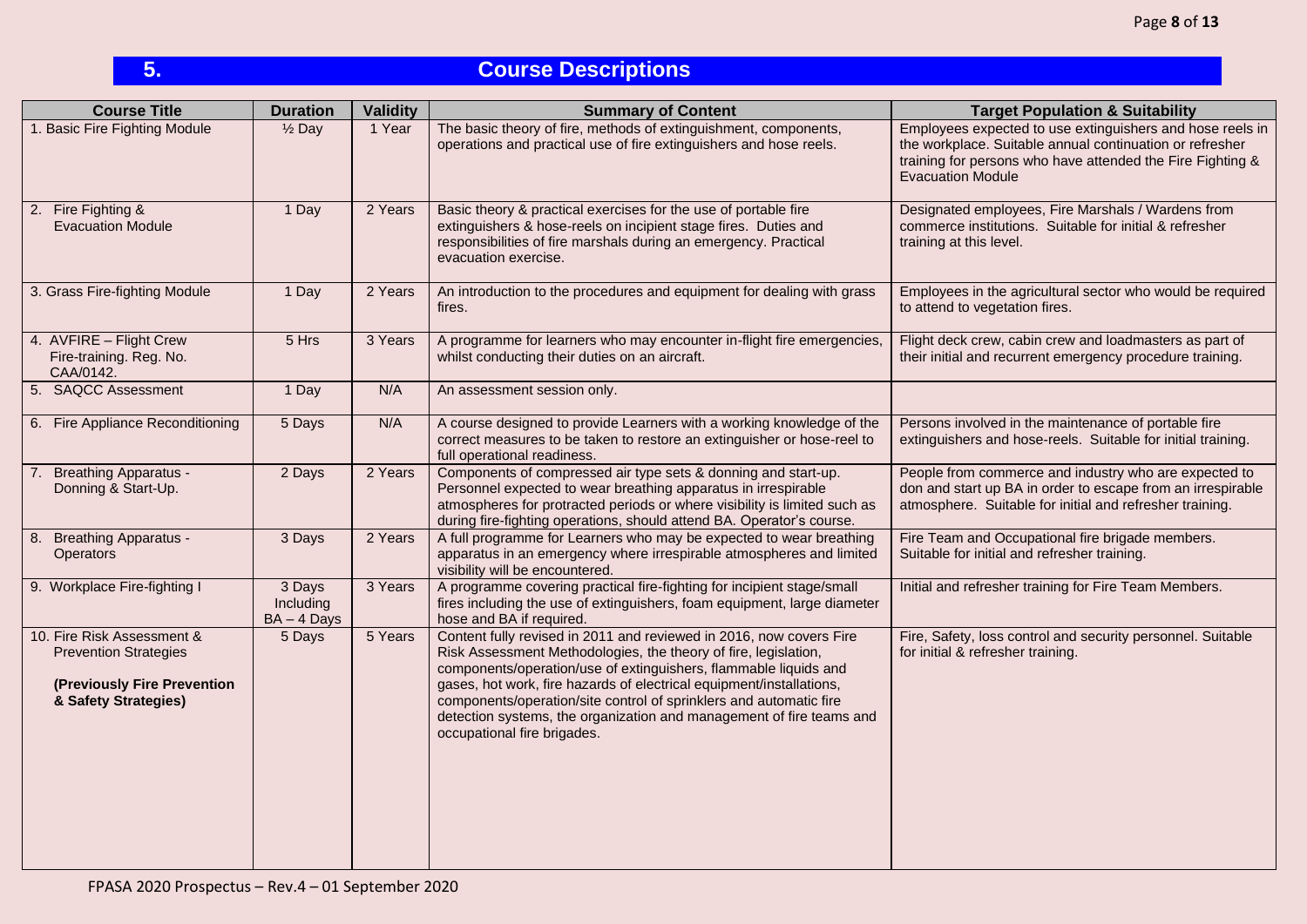| <b>Course Title</b>                                                                                               | <b>Duration</b> | <b>Validity</b> | <b>Summary of Content</b>                                                                                                                                                                                                                                                                                                                                                                                                                                                                                                                                                                                                                                                                                                                                                                         | <b>Target Population &amp; Suitability</b>                                                                                                                                                                                                                                                                                        |
|-------------------------------------------------------------------------------------------------------------------|-----------------|-----------------|---------------------------------------------------------------------------------------------------------------------------------------------------------------------------------------------------------------------------------------------------------------------------------------------------------------------------------------------------------------------------------------------------------------------------------------------------------------------------------------------------------------------------------------------------------------------------------------------------------------------------------------------------------------------------------------------------------------------------------------------------------------------------------------------------|-----------------------------------------------------------------------------------------------------------------------------------------------------------------------------------------------------------------------------------------------------------------------------------------------------------------------------------|
| 11. Advanced Fire Prevention                                                                                      | 10 Days         | N/A             | Content fully revised in 2011, now addresses fire risk management, fire<br>safety legislation, suppression system, fire growth and development,<br>means of escape, flammable liquids and gases, structural protection,<br>business continuity and fire safety management.                                                                                                                                                                                                                                                                                                                                                                                                                                                                                                                        | Fire, safety and loss control officers and managers.<br>Unless prior arrangements have been made, successful<br>completion of the Fire Risk Assessment & Prevention<br>Strategies course is a prerequisite.                                                                                                                       |
| 12. Fundamentals of<br>Fire Investigation                                                                         | 5 Days          | N/A             | Most advanced programme of its type. Will promote a clear<br>understanding of fire investigation and the rendering of opinion<br>regarding origin and cause. Includes practical investigation exercises.<br>Now aligned with NFPA 921.                                                                                                                                                                                                                                                                                                                                                                                                                                                                                                                                                            | Fire safety, law enforcement and insurance professionals<br>with suitable fire related knowledge and experience.                                                                                                                                                                                                                  |
| 13. Advanced Fire Investigation<br>Techniques                                                                     | 4 Days          | N/A             | Most advanced programme of its type. Explains fire investigation<br>techniques applicable to specific types of investigations, including<br>vehicles, electrical and fatalities.<br>Includes report writing and practical exercises.                                                                                                                                                                                                                                                                                                                                                                                                                                                                                                                                                              | Fire safety, law enforcement and insurance professionals<br>who have completed the Fundamentals of Fire<br>Investigation course and are active in the field of fire<br>investigation.                                                                                                                                             |
| 14. CFPA Europe Certificate in<br>Principles of Fire Safety<br>Engineering                                        | 5 Days          | N/A             | The content of this course is based on BS7974:2011 - Application of<br>fire safety engineering principles to the design of buildings and includes<br>input drawn from associated published documents (PD's) which deal<br>with issues which are primarily associated with life safety.                                                                                                                                                                                                                                                                                                                                                                                                                                                                                                            | Fire consultant, fire engineers, building control officers,<br>architects, fire officers and insurers.                                                                                                                                                                                                                            |
| 15. CFPA Europe Fire Safety -<br><b>Technical Cycle</b><br>(Previously CFPA Europe<br>Diploma in Fire Prevention) | 2 Years         | N/A             | A range of aspects of Fire control, Fire Prevention and Fire safety<br>management starting from the theory of fire to practical risk<br>assessment.                                                                                                                                                                                                                                                                                                                                                                                                                                                                                                                                                                                                                                               | The suitable population would be amongst others, Fire<br>Safety Offices and Insurers.                                                                                                                                                                                                                                             |
| 16. Fire-fighting Competition                                                                                     | 1 Day           | N/A             | To test the skills of Fire Teams and designated employees.                                                                                                                                                                                                                                                                                                                                                                                                                                                                                                                                                                                                                                                                                                                                        |                                                                                                                                                                                                                                                                                                                                   |
| 17. Fire Technology Seminar                                                                                       | 2 Days          | N/A             | This programme is designed to expose Learners to fire safety beyond<br>the textbook.                                                                                                                                                                                                                                                                                                                                                                                                                                                                                                                                                                                                                                                                                                              | Fire, safety or loss control personnel in a management or<br>supervisory position and in possession of the Association's<br>Advanced Fire Prevention Course certificate or similar.                                                                                                                                               |
| 18. Sprinkler Pumps: Inspection<br>&Testing                                                                       | 2 Days          | N/A             | <b>Legal Requirements</b><br>ASIB and Insurance Requirements<br><b>Safety Requirements</b><br><b>Types of Pumps</b><br>Typical Pump Room Layouts - Schematic<br>Major Components and Elements of a Sprinkler Pump<br>Internal System Identification<br>$\bullet$<br>Drive Units of a Pump<br>Identifying Hazards and Preventing Accidents<br>Housekeeping in a Sprinkler Pump Room<br>$\bullet$<br><b>Maintaining Pumps</b><br>$\bullet$<br>External Inspections of the Physical System<br>Weekly Fire Pump Test Procedure<br>Recognising and Reporting Faults<br>Indications of Malfunction (Common Faults)<br>Possible Root Causes of Pump Failure<br>$\bullet$<br>Demonstration of how to Inspect and Test and Sprinkler Pump<br>Practical: Learner to Inspect and then Start a Sprinkler Pump | • Anyone from any organisation, so long as they are<br>responsible for overall inspection, testing and<br>maintenance of sprinkler pumps.<br>• Any organisation that has sprinklers needs to send a<br>representative on this course to ensure their sprinkler<br>pumps are operational and ready for use in a fire<br>emergency. |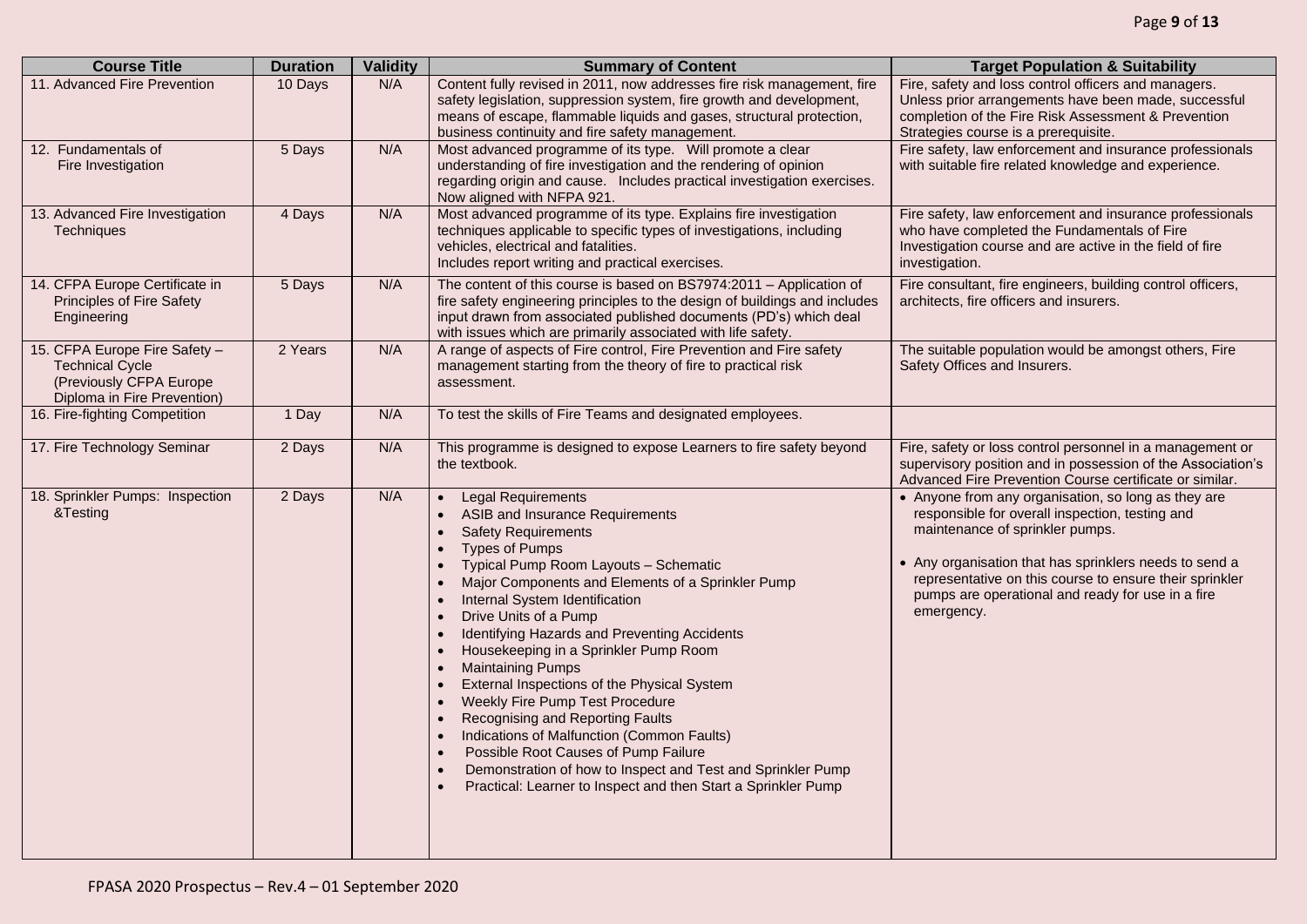| <b>Course Title</b> | <b>Duration</b> | <b>Validity</b> | <b>Summary of Content</b>                                                                                                                                                                                                                                                                                                                                                                                                                                                                                                                                                                                                                                                                                                                                                                                                                                                                                                                                                                                                                                                                                                                                                                                                                                                                                                                                                                                                                                                                                                                                                                                                                                             | <b>Target Population &amp; Suitability</b>                                                                                                                                                                                                                                                                                               |
|---------------------|-----------------|-----------------|-----------------------------------------------------------------------------------------------------------------------------------------------------------------------------------------------------------------------------------------------------------------------------------------------------------------------------------------------------------------------------------------------------------------------------------------------------------------------------------------------------------------------------------------------------------------------------------------------------------------------------------------------------------------------------------------------------------------------------------------------------------------------------------------------------------------------------------------------------------------------------------------------------------------------------------------------------------------------------------------------------------------------------------------------------------------------------------------------------------------------------------------------------------------------------------------------------------------------------------------------------------------------------------------------------------------------------------------------------------------------------------------------------------------------------------------------------------------------------------------------------------------------------------------------------------------------------------------------------------------------------------------------------------------------|------------------------------------------------------------------------------------------------------------------------------------------------------------------------------------------------------------------------------------------------------------------------------------------------------------------------------------------|
| 19. Bylaws          | 4 Days          | N/A             | Responsibility of the Chief Fire Officer, Municipal manager,<br>$\bullet$<br><b>Building Owner.</b><br><b>Building Fire Protection</b><br>$\bullet$<br>Division and Occupancy separating elements<br>$\bullet$<br>Fire Doors<br>$\bullet$<br><b>Escape Routes</b><br>$\bullet$<br><b>Tents</b><br>$\bullet$<br>Testing and Maintenance of Fire Protection Systems<br>$\bullet$<br>Fire Alarms<br>$\bullet$<br>Fire Hydrants<br>$\bullet$<br>Public Safety: population control<br>$\bullet$<br><b>Emergency Evacuation</b><br><b>Vacant Buildings</b><br>$\bullet$<br>Housekeeping<br>$\bullet$<br><b>Dust</b><br>$\bullet$<br><b>Combustible and Flammable Substances</b><br>$\bullet$<br>Chimneys, Flues and Ducts<br><b>Ignition Sources</b><br>$\bullet$<br>Smoking<br>$\bullet$<br><b>Electrical Fittings and Accoutrements</b><br>$\bullet$<br><b>Flame Emitting Devices</b><br>$\bullet$<br>Fire Hazards: Combustible Materials<br>$\bullet$<br><b>Flammable Substances</b><br>$\bullet$<br>Above-Ground Storage of Flammable Substances<br>$\bullet$<br><b>Flammables Stored in Chambers</b><br>$\bullet$<br>Safety Distances for above-ground Flammable Storage Tanks<br>$\bullet$<br><b>Underground Storage of Flammables</b><br>$\bullet$<br><b>Bulk Storage Depots</b><br>$\bullet$<br><b>Earthing and Bonding</b><br>$\bullet$<br><b>Hot Work</b><br>$\bullet$<br><b>LPG</b> Installations<br>$\bullet$<br>Termination of Storage of Flammables<br>$\bullet$<br><b>Flammable Liquid Stores</b><br>$\bullet$<br>Classification of Zones, Explosion Protection<br><b>Transportation of Dangerous Goods</b><br>$\bullet$<br><b>Case Studies</b><br>$\bullet$ | Risk Managers (Insurance, Industrial, etc.)<br>$\bullet$<br><b>Fire Engineers</b><br>$\bullet$<br><b>Quantity Surveyors</b><br>$\bullet$<br>Architects<br>$\bullet$<br><b>Fire Safety Consultants</b><br><b>SHEQ Officers</b><br>$\bullet$<br>Engineers<br><b>Fire Brigades</b><br>Anyone in the field of fire protection and prevention |
|                     |                 |                 |                                                                                                                                                                                                                                                                                                                                                                                                                                                                                                                                                                                                                                                                                                                                                                                                                                                                                                                                                                                                                                                                                                                                                                                                                                                                                                                                                                                                                                                                                                                                                                                                                                                                       |                                                                                                                                                                                                                                                                                                                                          |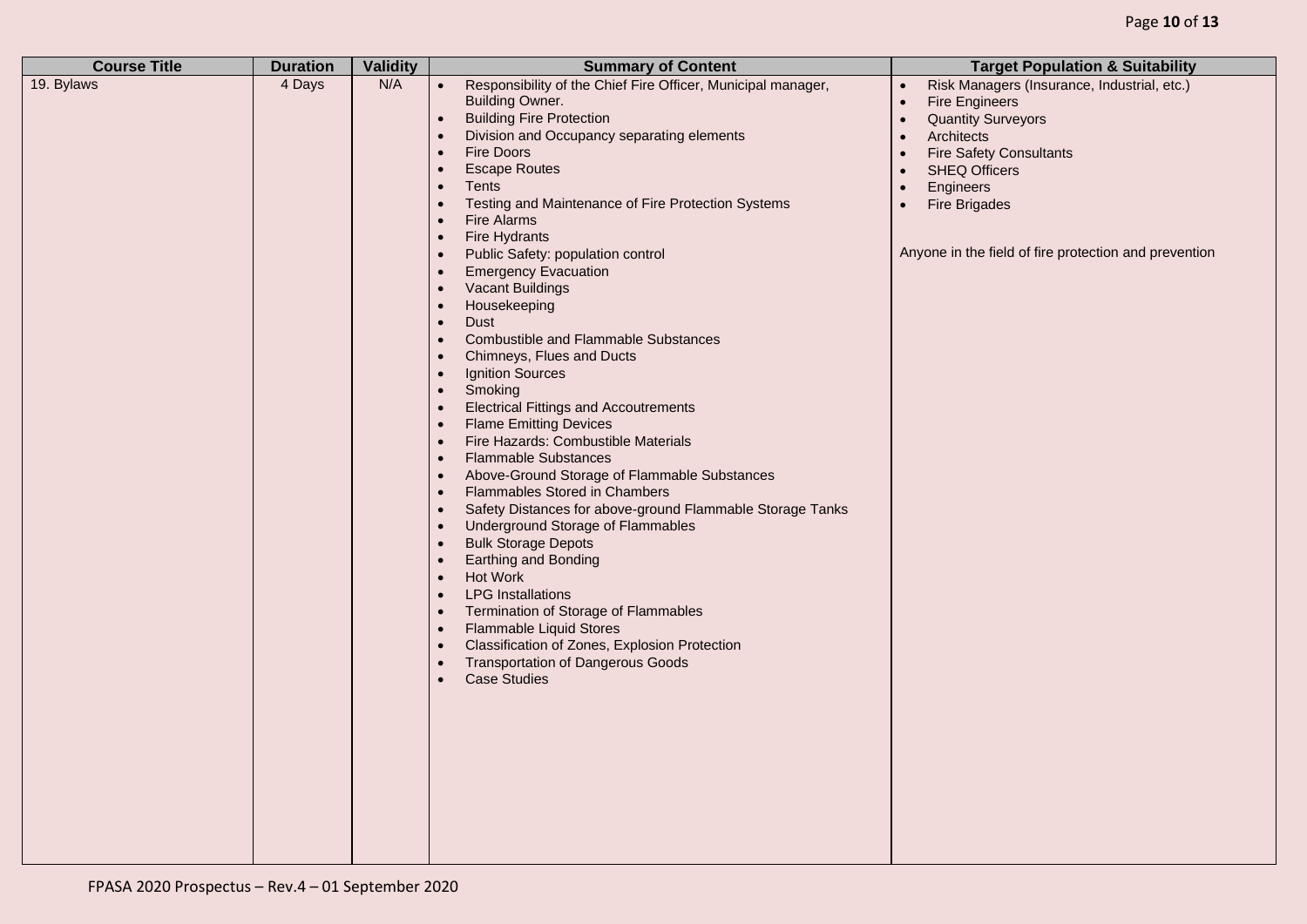| <b>Course Title</b>                                     | <b>Validity</b><br><b>Duration</b> | <b>Summary of Content</b>                                                                                                                                                                                                                                                                                                                                                                                                                                                                                                                                                                                                                                                                                                                                                                                                                                                                                                                                                                                                                                                                                                                                                                                                                                                                                                                                                                                                                                                                                                                                      | <b>Target Population &amp; Suitability</b>                                                                                                                                                                                                                                           |
|---------------------------------------------------------|------------------------------------|----------------------------------------------------------------------------------------------------------------------------------------------------------------------------------------------------------------------------------------------------------------------------------------------------------------------------------------------------------------------------------------------------------------------------------------------------------------------------------------------------------------------------------------------------------------------------------------------------------------------------------------------------------------------------------------------------------------------------------------------------------------------------------------------------------------------------------------------------------------------------------------------------------------------------------------------------------------------------------------------------------------------------------------------------------------------------------------------------------------------------------------------------------------------------------------------------------------------------------------------------------------------------------------------------------------------------------------------------------------------------------------------------------------------------------------------------------------------------------------------------------------------------------------------------------------|--------------------------------------------------------------------------------------------------------------------------------------------------------------------------------------------------------------------------------------------------------------------------------------|
| 20. SANS 10400: A, T, W - A<br><b>Detailed Analysis</b> | 5 Days<br>5 years                  | Deemed to Satisfy Requirements vs. Rational Designs<br>Documents to be Submitted to the Local Authority for Approval<br>Details to be Enclosed in Fire Protection Plans<br>Qualifications of a Building Control Officer<br>Powers and Responsibilities of the Review Board<br><b>Acceptable Test Reports and Certificates</b><br>Understanding Regulation W1: Fire water installations;<br>Understanding Regulation W2: Supply of water;<br>Understanding Regulation W3: Design of fire water installations;<br>Understanding Regulation W4: Deemed-to-Satisfy Rules;<br>Main components of a fire water system;<br>Requirements of a fire water system; and<br>Understanding basic pump calculations.<br>Understanding Regulation T1 and T2;<br>Understanding the process of BS 7974;<br>Understanding the science of safety distances;<br>Understanding maximum division sizes based on occupancy.<br>Understanding the importance of the protection of openings;<br>Understanding fire protection of roofs and thatch buildings; and<br>Requirements for the protection of escape routes and emergency<br>routes.<br>Protection of basements;<br>Provision of ventilation and stairways;<br>The provision of emergency lighting;<br>Provision of smoke control, sprinklers, portable and mobile fire<br>extinguishers;<br>Installation of liquid fuel dispensing pumps and tanks.<br>Understanding the difference between CAT 1 and Non-Cat 1<br>Buildings:<br>Dissecting and analysing a building plan (application of<br>SANS10400: A, T, W in totality). | Risk Managers (Insurance, Industrial, etc.)<br><b>Fire Engineers</b><br>$\bullet$<br><b>Quantity Surveyors</b><br>Architects<br><b>Fire Safety Consultants</b><br><b>SHEQ Officers</b><br>Engineers<br><b>Fire Brigades</b><br>Anyone in the field of fire protection and prevention |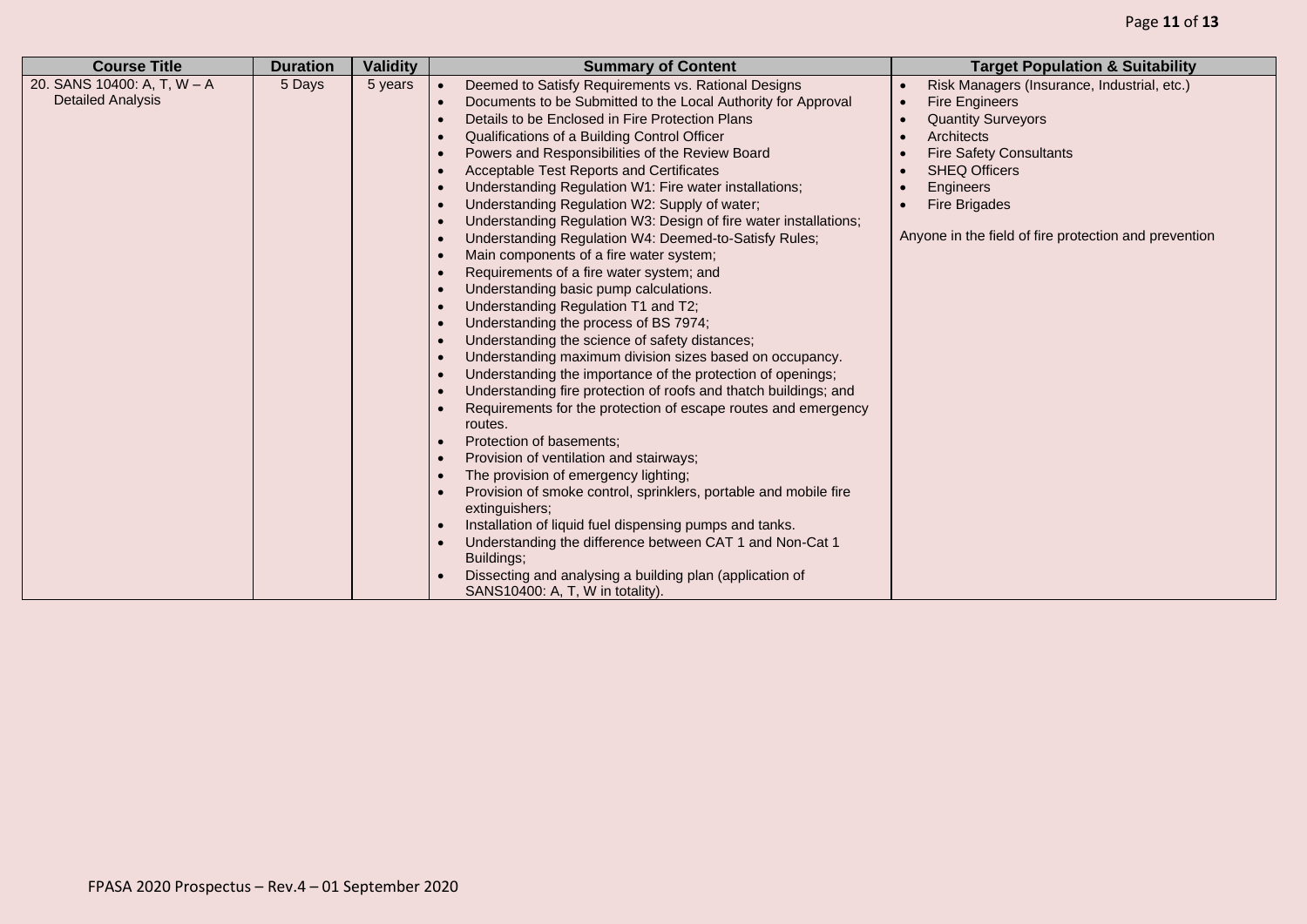# **6. PROTECTIVE CLOTHING REQUIREMENTS**

| <b>Course</b>                                 | <b>Health &amp;</b><br>fitness<br><b>Declaration</b> | Old Clothes/<br><b>Closed shoes</b> | Long sleeve<br>overalls                   | <b>Safety</b><br><b>Shoes</b>                                    | <b>Hard</b><br><b>Hats</b> |
|-----------------------------------------------|------------------------------------------------------|-------------------------------------|-------------------------------------------|------------------------------------------------------------------|----------------------------|
| <b>Section A</b>                              |                                                      |                                     |                                           |                                                                  |                            |
| Fire-fighting & Evacuation Module             |                                                      | $\ast$                              |                                           |                                                                  |                            |
| Fire Appliance Reconditioning                 |                                                      |                                     | $\ast$                                    | $\ast$                                                           |                            |
| Breathing Apparatus - Operators               | $\ast$                                               | $\ast$                              | $\ast$                                    | $\ast$                                                           |                            |
| Breathing Apparatus - Donning                 | $\ast$                                               | $\ast$                              | $\ast$                                    | $\ast$                                                           |                            |
| & Start-up                                    |                                                      |                                     |                                           |                                                                  |                            |
| Fundamentals of Fire Investigation            |                                                      |                                     | $\ast$                                    |                                                                  |                            |
| Workplace Fire-fighting I, II                 | $\ast$                                               | $\ast$                              | $\ast$                                    | $\ast$                                                           |                            |
| <b>SAQCC Assessment</b>                       |                                                      |                                     | $\ast$                                    | $\ast$                                                           |                            |
| <b>Basic Fire-fighting Module</b>             |                                                      | $\ast$                              |                                           |                                                                  |                            |
| <b>Section B</b>                              |                                                      |                                     |                                           |                                                                  |                            |
| On-site fire-fighting courses.                | $\ast$                                               |                                     | Protective Clothing as per Company policy |                                                                  |                            |
| Grass fire-fighting module                    | $\ast$                                               | $\ast$                              | $\ast$                                    | $\ast$                                                           |                            |
|                                               |                                                      |                                     |                                           |                                                                  |                            |
|                                               |                                                      |                                     |                                           |                                                                  |                            |
|                                               |                                                      |                                     |                                           |                                                                  |                            |
| Fire Risk Assessment & Prevention Strategies. |                                                      |                                     |                                           | Smart Casual. Short trousers and open footwear is not permitted. |                            |
| <b>Advanced Fire Prevention</b>               |                                                      |                                     |                                           | Smart Casual. Short trousers and open footwear is not permitted. |                            |
| Principles of Fire Safety Engineering         |                                                      |                                     |                                           | Smart Casual. Short trousers and open footwear is not permitted. |                            |
|                                               |                                                      |                                     |                                           |                                                                  |                            |
|                                               |                                                      |                                     |                                           |                                                                  |                            |
|                                               |                                                      |                                     |                                           |                                                                  |                            |

**NOTE**: To uphold the FPA's standard on general dress as well as to protect learners from minor radiant heat, **short trousers and open footwear is not permitted** at the College for all programmes.